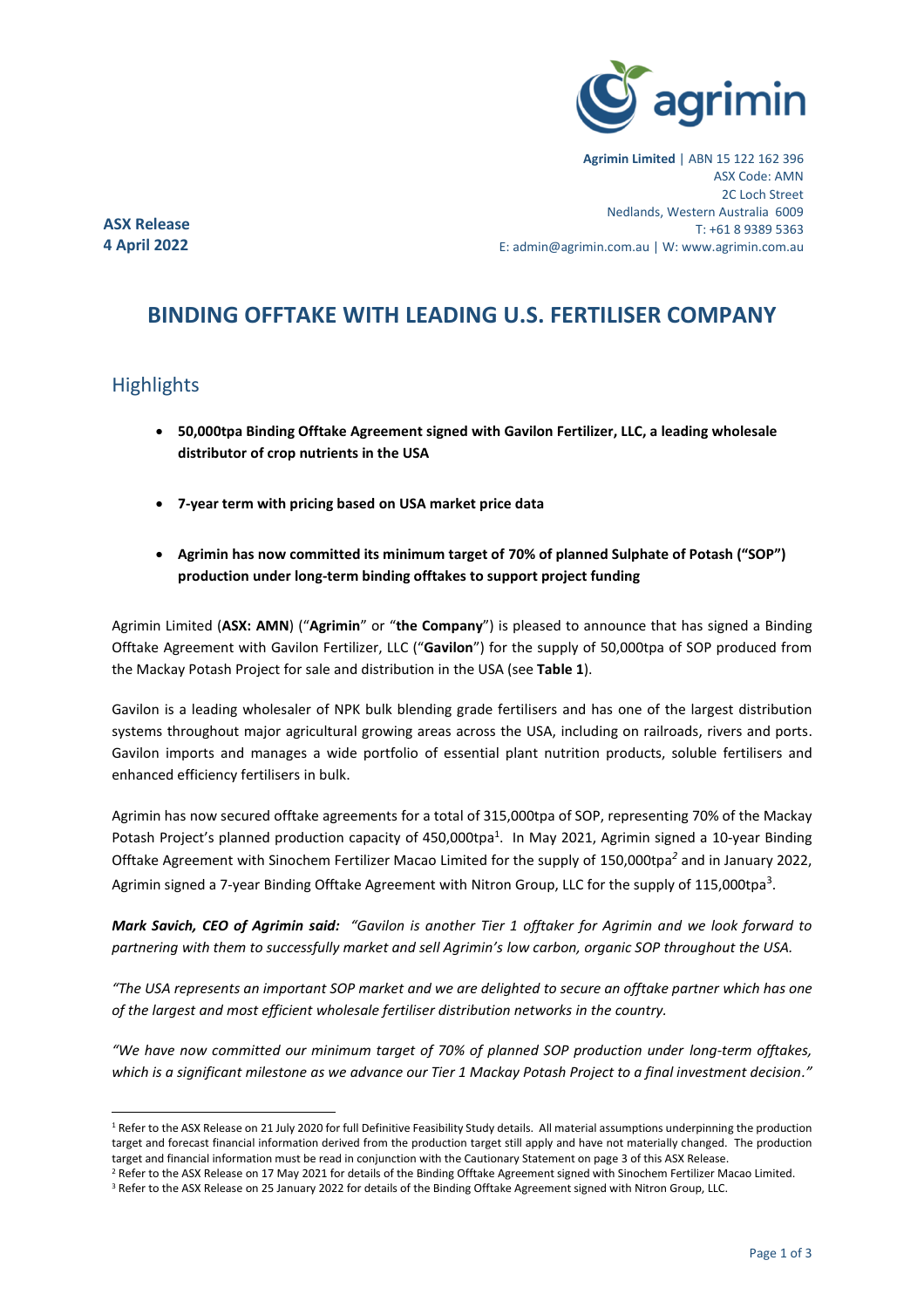

| <b>Terms</b>                |                                                                                                                                                   |                                                  |                      |
|-----------------------------|---------------------------------------------------------------------------------------------------------------------------------------------------|--------------------------------------------------|----------------------|
| Counterparty                | Gavilon Fertilizer, LLC                                                                                                                           |                                                  |                      |
|                             |                                                                                                                                                   |                                                  | GAVILON<br>Thrive On |
| Quantity                    | 50,000 tonnes per annum during steady-state production, with 30,000 tonnes<br>and 40,000 tonnes during ramp-up in Years 1 and 2, respectively.    |                                                  |                      |
| <b>SOP Specifications</b>   | Component                                                                                                                                         | <b>Chemical Formula</b>                          | <b>Typical %</b>     |
|                             | Potassium Oxide                                                                                                                                   | K <sub>2</sub> O                                 | 51                   |
|                             | Sulphur Trioxide                                                                                                                                  | SO <sub>3</sub>                                  | 46                   |
|                             | Chloride                                                                                                                                          | CI                                               | < 0.5                |
|                             | <b>Physical Parameter</b>                                                                                                                         | <b>Description</b>                               |                      |
|                             | Appearance                                                                                                                                        | White                                            |                      |
|                             | Solubility                                                                                                                                        | Soluble fertiliser suitable for soil application |                      |
|                             | Particle Size                                                                                                                                     | 2-4 mm granular                                  |                      |
| <b>Pricing</b>              | Market price, having regard to a USA granular SOP reference prices, less netback<br>costs and a marketing fee.                                    |                                                  |                      |
| <b>Duration</b>             | 7 year term from commencement of commercial production.                                                                                           |                                                  |                      |
| <b>Delivery</b>             | Minimum 12,500 tonne bulk shipment volume per delivery.                                                                                           |                                                  |                      |
| <b>Jurisdiction</b>         | Exclusive sale and distribution rights in the United States of America only.                                                                      |                                                  |                      |
| <b>Conditions Precedent</b> | Agrimin making a final investment decision to develop the Mackay Potash<br>Project and the commencement of commercial production by 30 June 2026. |                                                  |                      |

#### **Table 1. Key Terms of the Binding Offtake Agreement**

**ENDS**

For further information, please contact:

| <b>Investors</b>          | Media                              |
|---------------------------|------------------------------------|
| Mark Savich               | Michael Vaughan                    |
| Chief Executive Officer   | <b>Fivemark Partners</b>           |
| T: +61 8 9389 5363        | $T: +61422602720$                  |
| E: msavich@agrimin.com.au | E: michael.vaughan@fivemark.com.au |

Or visit our website at [www.agrimin.com.au](http://www.grcl.com.au/)

This ASX Release is authorised for market release by Agrimin's Board.

### **About Agrimin**

Based in Perth, Agrimin Limited is a leading fertiliser development company focused on the development of its 100% owned potash projects in Western Australia. Agrimin is aiming to be a global supplier of specialty potash fertilisers to both traditional and emerging value-added markets. Agrimin's shares are traded on the Australian Securities Exchange (ASX: AMN).